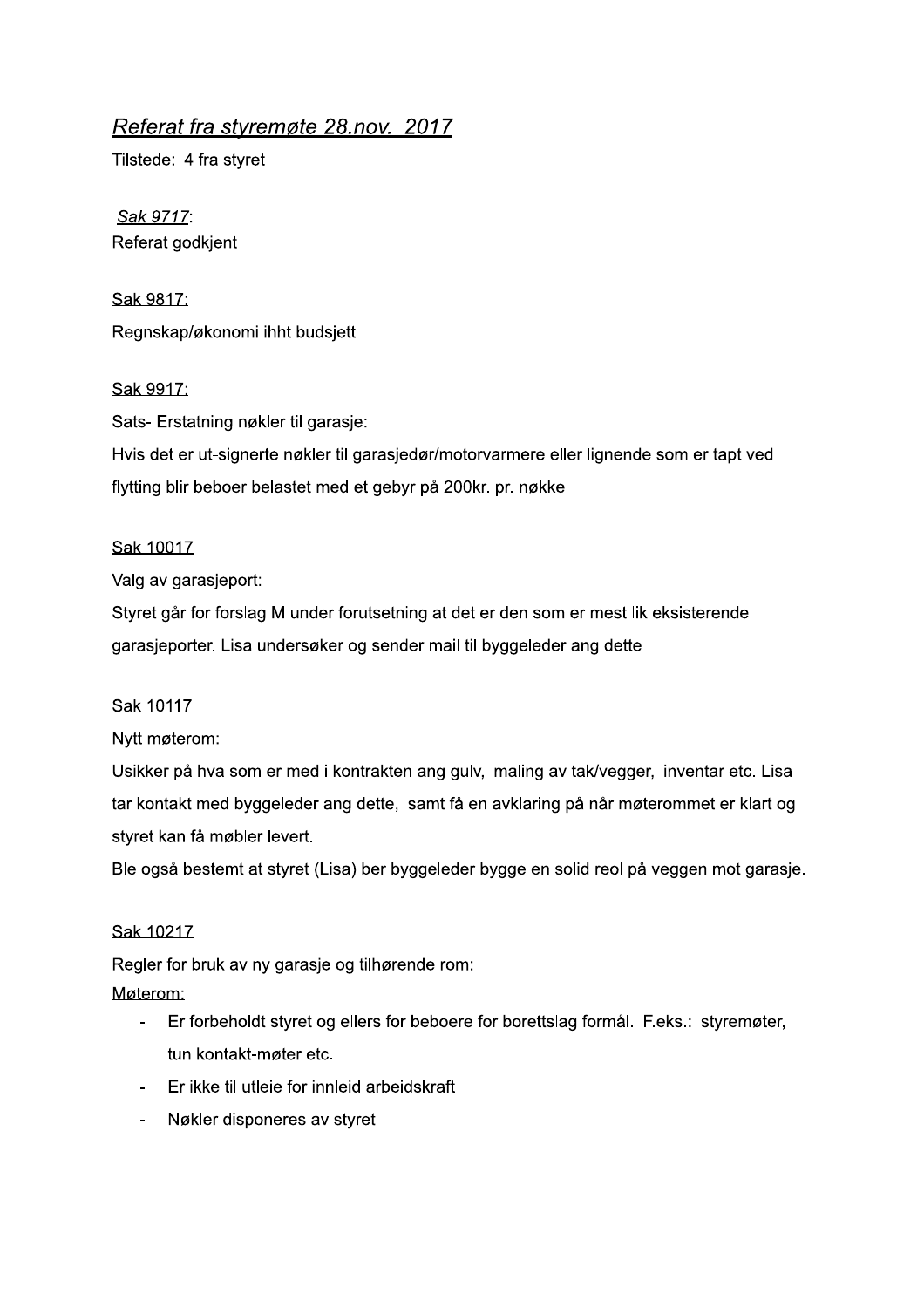### Varmerom/traktorgarasje:

 $\frac{1}{2}$ Styret, vaktmester og tun kontakter har egen nøkkel og disponerer disse rom - Det skal IKKE oppbevares noe av privat verdi på disse rommene.

Styret vurderer muligheten for å ha møterommet åpen noen timer en kveld i uken for kunne ta imot henvendelser, eller bare hvis beboere vil komme innom for å ta en prat. Vurderes oppstart på nyåret.

#### Sak 10317

## Avfallsbrikker:

Styret har noen brikker til midlertidig utlån. DVs at hvis en beboer mister en brikke så skal man ta kontakt med styret for å bestille en ny. Man kan da få låne en brikker mens man venter på at den nye brikken kommer. Lånt brikke skal leveres tilbake til styret.

#### Sak 10417

Ladning av el-biler/hybrid: Det er registrert biler som lader i garasjeanlegg uten tillatelse. Det er tidligere gitt beskjed og opplyst om våre regler ang ladning. Beboere vil bli tilskrevet!

Det er også blitt observert en del fantasifulle varmeovner i biler ....

Beboere oppfordres til å tenke på sikkerheten og at man kun bruker godkjente cupèvarmere!

#### Sak 10517

Ikke ref. sak.

#### Sak 10617

#### Autogater:

BN entreprenør ønsker at flest mulig av bommene står åpen ved brøyting og strøing. Dette sparer tid og ødeleggelser.

Det har kommet reaksjoner på dette da det er fritt fram for alle i kjøre inn i tunene.